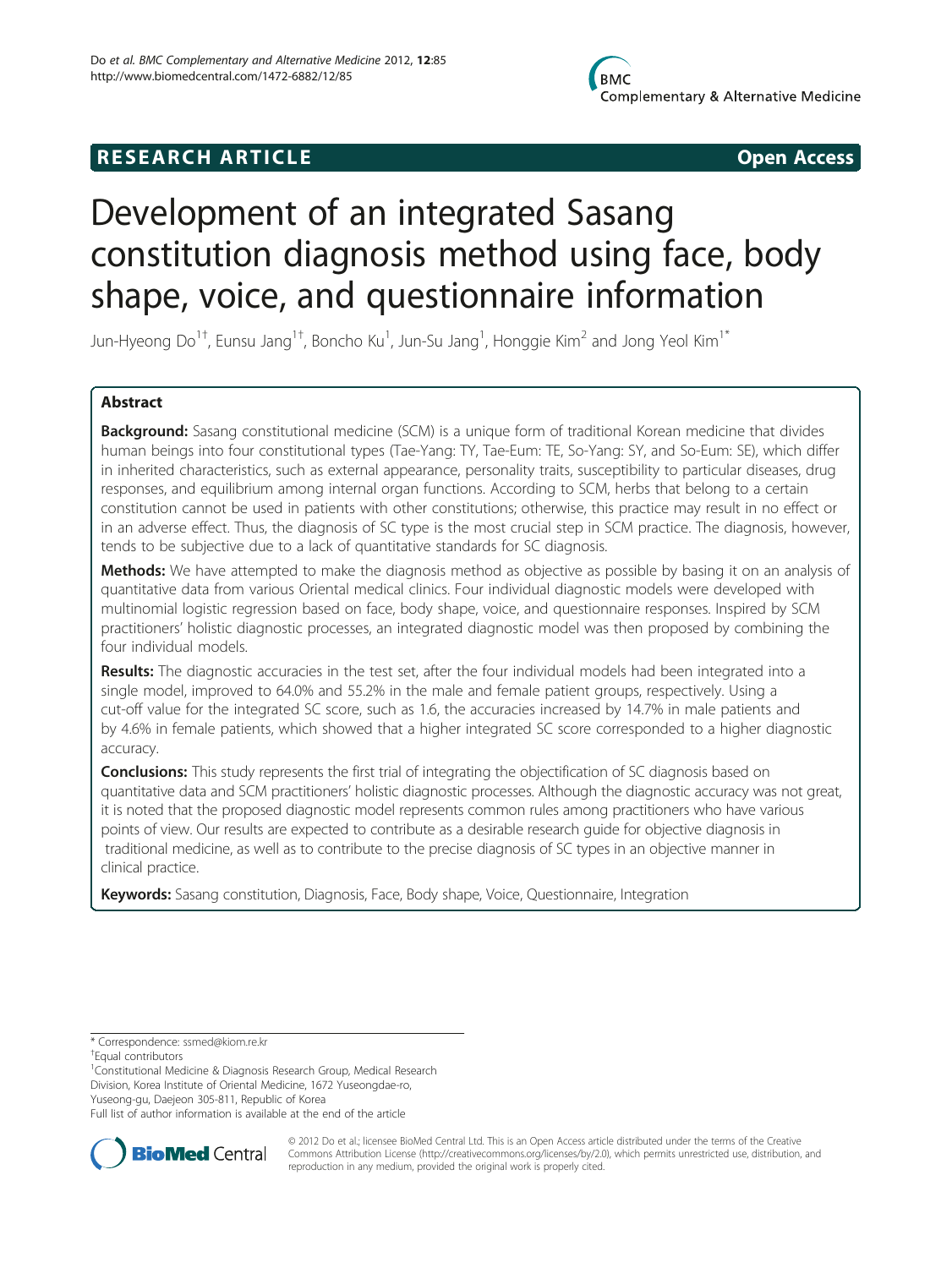#### Background

Sasang constitutional medicine (SCM) is a unique form of traditional Korean medicine that divides human beings into four constitutional types (Tae-Yang: TY, Tae-Eum: TE, So-Yang: SY, and So-Eum: SE), which differ in inherited characteristics, such as external appearance, personality traits, susceptibility to particular diseases, drug responses, and equilibrium among internal organ functions [\[1](#page-7-0)]. In contrast to the diagnostic procedure of traditional Chinese medicine, which places the greatest importance on the 'syndrome', SCM places emphasis on the 'constitution,' and the therapeutic decision is then mostly based on which SC type the patient is [\[2](#page-7-0)]. According to SCM, each constitutional type corresponds to a certain group of medicinal herbs and herbal remedies. This relationship means that herbs that belong to a certain constitution cannot be used in patients with other constitutions; otherwise, this practice may result in no effect or in an adverse effect. Thus, the diagnosis of SC type is the most crucial step in SCM practice [\[3](#page-7-0)].

In agreement with other forms of complementary and alternative medicine [\[4-7](#page-7-0)], the diagnostic process in SCM remains subjective and unreliable due to a lack of quantitative standards for SC diagnosis [\[8](#page-7-0)]. So far, attempts at standardization have focused on facial, body shape, voice analyses, and questionnaires. In terms of facial analysis, facial metrics on 2D and 3D images have been employed to investigate the typical features of SC types and to develop predictive models for SC types [[9-13\]](#page-7-0). In body shape analysis, five horizontal lines [[14,15\]](#page-7-0) and eight circumferences [[16,17\]](#page-7-0) of the trunk are commonly used. Research on voice analysis has been undertaken regarding various vocal features, such as the pitch, frequency, reading speed, shimmer, harmonics, formants, and energy of the voice, using computerized speech laboratory methods [\[18-20](#page-7-0)]. In 2004, a voice analysis system named the Phonetic System for Sasang Constitution-2004 was successfully developed [[21,22](#page-7-0)]. Questionnaires have been used in the earliest trials of SC diagnosis [\[23,24](#page-7-0)]. Today, the Questionnaire for Sasang Constitutional Classification II (QSCCII) is a commonly used questionnaire with qualitative components concerning face, body shape, voice, and personal characteristics, in addition to physiological symptoms [\[25](#page-7-0)].

Most of this research has focused on the construction of individual diagnostic models using data from a small number of clinical sites, which was insufficient to guarantee the validity of the diagnostic models. In clinical practice, SCM practitioners employ all four examinations to determine patients' SC types. This holistic approach provides better information about the patients' constitutions and ailments, which cannot be obtained by individual examination. An integrated diagnostic tool

that simulates SCM practitioners' holistic diagnostic processes would be a more desirable approach.

In this study, four standardized individual diagnostic models were developed based on a large amount of data that were acquired from various Oriental medical clinics for the four diagnostic components: face, body shape, voice, and questionnaire responses. For a quantitative and objective analysis, engineering techniques and statistical data analysis including multinomial logistic regression were employed. Inspired by SCM practitioners' holistic diagnostic processes, an integrated diagnostic model was then proposed by combining the four individual models. The validity of the proposed model was confirmed by applying it to a test set that was not used in developing the model.

#### **Methods**

#### Participants and data acquisition

We strictly controlled the characteristics of the practitioners and subjects. 23 and more SCM practitioners, who had more than five years of experience in clinical practice, diagnosed the patients' SC types. Their SC types were confirmed by observing improvements after the administration of constitution-specific pharmaceuticals over one month. A more detailed procedure of determining SC type is described in Song et al. [\[26](#page-7-0)].

We collected face, body shape, voice, and questionnaire data from the subjects using a standard operating procedure that was developed for the Korea Constitutional Multicenter Study [\[27\]](#page-7-0). The collected data included photographs with neutral expressions from the frontal and profile points of view; height, weight, and eight body shape circumferences; voice signal recordings of five vowels  $(a, 'e', 'i', 'o', and 'u')$  and two repeated sentences; and questionnaires for yin/yang characteristics and physiological symptoms. This process was approved by the Korea Institute of Oriental Medicine (KIOM) - Institutional Review Board (I-0910/02-001) and we obtained written informed consent from the subjects.

From 23 sites (Oriental medical clinics), 2,973 patients, ranging in age from teenagers to people in their eighties, were recruited between November of 2007 and July of 2011 (see [Additional file 1](#page-6-0)). Among these 2,973 patients, 2,462 patients recruited between November of 2007 and July of 2010 were assigned to training set for the construction of a diagnostic model, whereas the others were assigned to test set for the validation of the constructed model. All data that contained clinical information were stored in the Korea Constitutional Multicenter Bank at KIOM.

Several patients were excluded for various reasons. TY-type subjects were unavoidably excluded due to the small sample size of the TY type. Subjects younger than 15 years of age were also excluded on the basis that the phenotypic characteristics of these subjects would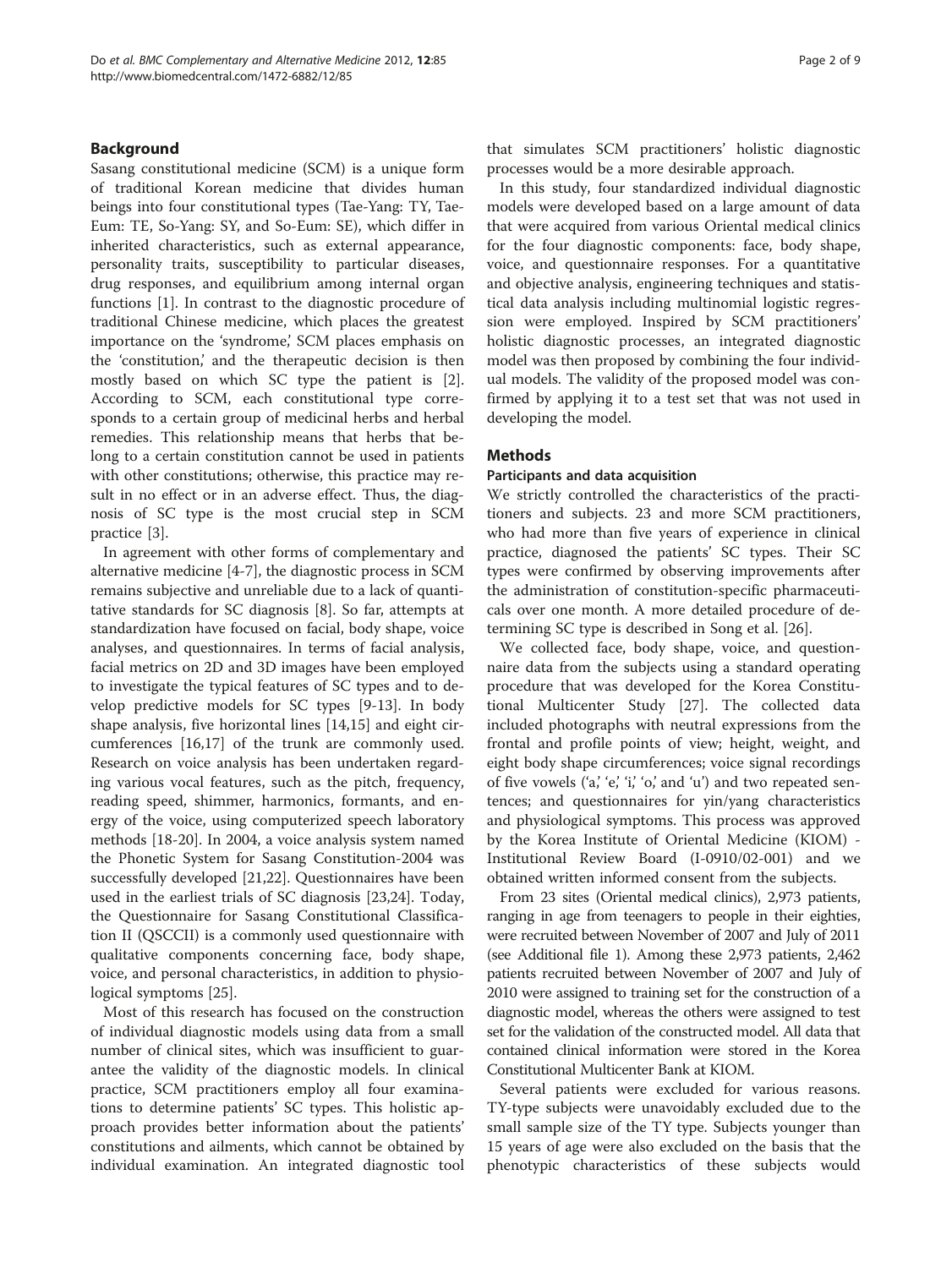<span id="page-2-0"></span>greatly fluctuate based on age during the adolescent period. And improper data were excluded from each component. Table 1 summarizes the excluded data and the number of used data for the training and test of each model after the exclusion.

## Candidate feature variables

#### Facial images

Candidate feature variables expressing facial characteristics were created with facial points and contours, which were automatically extracted via image processing techniques. The positions of the numbered facial points and features are shown in [Additional file 2,](#page-6-0) and the candidate feature variables are described in [Additional file 3.](#page-6-0)

## Body shape

The eight circumferences of body shape, ratios of all possible pairs of eight circumferences, height, weight, and body mass index (BMI) were used as candidate variables expressing body shape characteristics. The measurement methods of the circumferences are described in [Additional file 4](#page-6-0), where a standardized tapeline (150 cm/ 60 inches, Hoechstmass, Germany) was used to measure body shape.

## Voice

Voice features were extracted using two voice analysis programs, HTK [[28](#page-7-0)] and Praat [[29\]](#page-7-0). The size of a window, i.e., the minimum duration of a voice signal for feature extraction, was 40 ms, and neighboring windows overlapped by 50%. We used 41 features for each vowel and 17 features for the sentences. The descriptions of vowel and sentence features are shown in [Additional file](#page-6-0) [5](#page-6-0) and [6](#page-6-0), respectively. A total of 222 features were

extracted as an initial feature set. Next, we applied a genetic algorithm-based feature selection technique using Weka [\[30](#page-7-0)] to reduce the total number of features. Finally, 88 features were selected and used in diagnostic model learning.

## **Ouestionnaire**

Binary variables representing personality characteristics and physiological symptoms were constructed using the response categories of the questions in the questionnaire, which consisted of 67 multiple-choice questions (see [Additional file 7](#page-6-0)). Because face, body shape, and voice features were all represented by continuous variables, efforts were made to generate continuous variables using the binary variables that were obtained with the questionnaire so as to apply the same analytic method used for the other features. The procedure of generating continuous variables is summarized in [Add](#page-6-0)[itional file 8](#page-6-0) [[31\]](#page-7-0). Selected significant binary variables are also shown in Additional files [9, 10, 11,](#page-6-0) [12, 13](#page-7-0) and [14](#page-7-0).

## Compensating for age differences

Because the candidate feature variables may have shown age-specific trends, a process to eliminate the effect of age was considered. To estimate the non-linear trend of each feature variable according to age, moving averages and standard deviations of the variables at each age were calculated using the samples within an age range of  $\pm 5$ years for the given age. In calculating the moving average, outliers were excluded based on the results of the multivariate outlier detection method [[32,](#page-7-0)[33\]](#page-8-0). Each candidate feature variable was then normalized with the average and the standard deviation of the variable.

| List of exclusion reasons (Total no. of                                                                                          |      |               | <b>Training</b> |                      |              | Test                         |       |                      |  |  |
|----------------------------------------------------------------------------------------------------------------------------------|------|---------------|-----------------|----------------------|--------------|------------------------------|-------|----------------------|--|--|
| subjects: training 2462; test 511)                                                                                               | Face | Body<br>shape | Voice           | <b>Ouestionnaire</b> | Face         | Body<br>shape                | Voice | <b>Ouestionnaire</b> |  |  |
| Initially not collected                                                                                                          | 22   | $\Omega$      | 409             | 409                  | $\mathbf{0}$ | $\mathbf{0}$                 | 0     | 0                    |  |  |
| Low quality pictures or voice recording files                                                                                    | 133  | $\sim$        | 132             | $\overline{a}$       | 6            | $\overline{\phantom{a}}$     | 14    |                      |  |  |
| TY samples                                                                                                                       | 58   | 59            | 54              | 56                   | 6            | 6                            | 6     | 6                    |  |  |
| Subjects younger than 15 years old                                                                                               | 52   | 54            | 39              | 41                   | 13           | 13                           | 11    | 13                   |  |  |
| Data extraction errors and missing cases                                                                                         | 1189 | 97            | 3               | $\mathbf{0}$         | 132          | $\mathbf{0}$                 | 0     | $\Omega$             |  |  |
| Outliers considered in the calculation of<br>the moving average                                                                  | 46   | 27            | 86              | 16                   | $\mathbf{0}$ | 7                            | 26    | 0                    |  |  |
| Excluding influential samples                                                                                                    | 6    | 11            | 49              | 25                   | $\circ$      | $\mathbf 0$                  | 0     | $\Omega$             |  |  |
| Final no. of subjects                                                                                                            | 956  | 2214          | 1687            | 1915                 | 354          | 485                          | 480   | 492                  |  |  |
| 729 (male: 241, female: 488)<br>Common samples after<br>integrating the four components<br>(for the integrated diagnostic model) |      |               |                 |                      |              | 346 (male: 114, female: 232) |       |                      |  |  |

|  |  | Table 1 The numbers of excluded and used data for the training and test of each individual diagnostic model |  |
|--|--|-------------------------------------------------------------------------------------------------------------|--|
|  |  |                                                                                                             |  |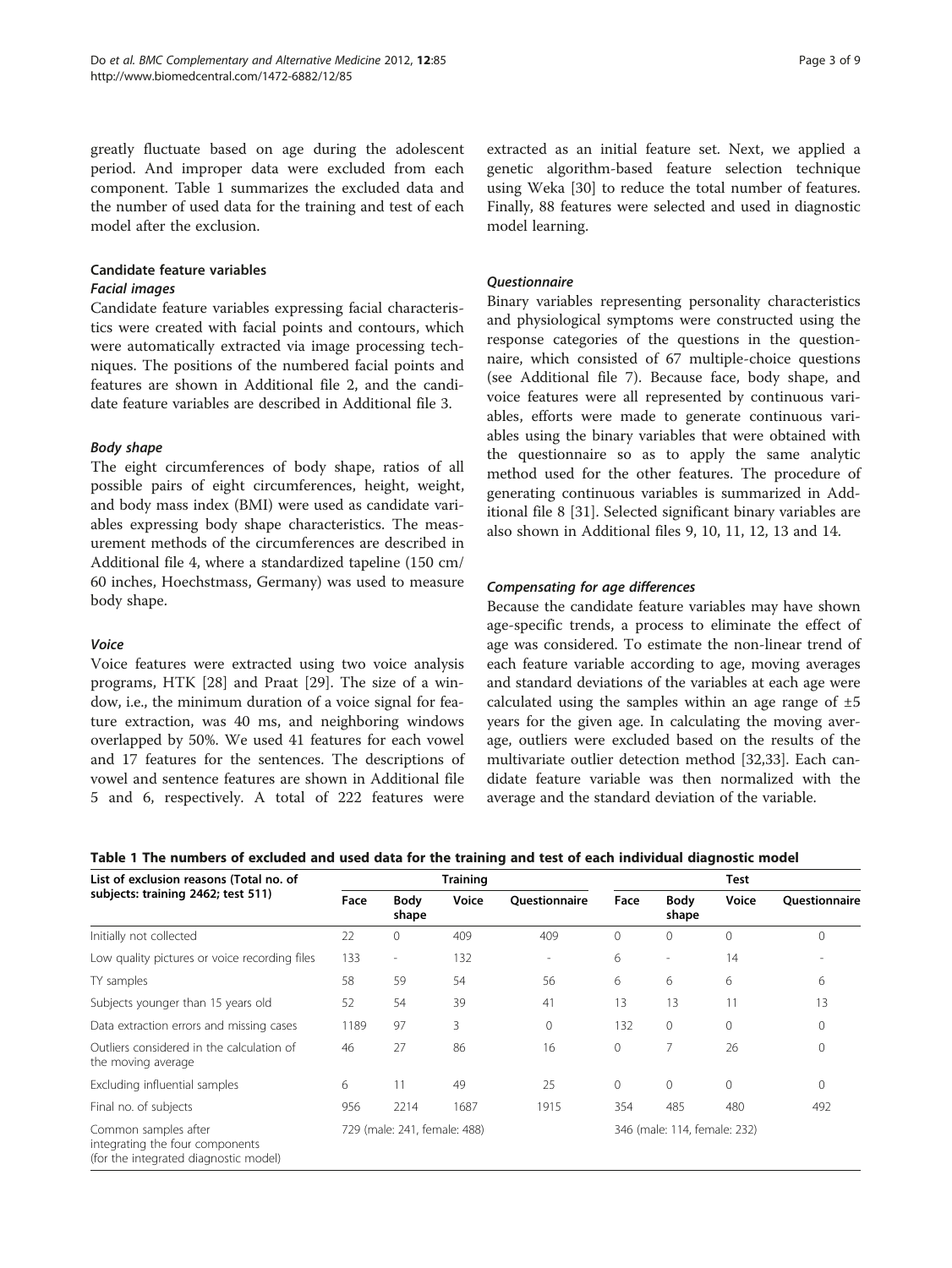#### Model for Sasang constitution diagnosis Individual diagnostic models

Before building the individual diagnostic model for each component, unusual samples were excluded that influenced the predicted estimates. Two binary logistic regression analyses that compared TE to SE and SE to SY were conducted, and the unusually influential samples were then identified by calculating Cook's distance and standard residuals [\[34](#page-8-0)]. The excluded data are provided in Table [1.](#page-2-0)

With the data remaining after excluding the influential samples, individual diagnostic models were developed by multinomial logistic regression (MLR) based on stepwise forward variable selection using the score statistic and Wald's test [\[35,36\]](#page-8-0). Each individual diagnostic model consisted of two independent models: one was for male patients and the other for female patients. The age factor was forced into each model as a baseline covariate for the adjustment. For the diagnostic model that was generated using questionnaire information, the factors of age, education and occupation level, which may have affected the questionnaire responses, were used as baseline covariates.

#### Integrating diagnostic models from four diagnostic components

Let  $\pi_{ij}$  be the estimated probability of the  $i^{th}$  subject in category j for each individual diagnostic model, where  $j = 1$ , 2, and 3 indicates the TE, SE, and SY types, respectively. The estimated probability can be regarded as a score for the different SC types, which we called SC score; hence, it was feasible to consider the total of each  $\pi_{ii}$  derived from the four individual diagnostic models as the integrated score. In addition, the importance of each individual diagnostic model was also considered by multiplying the weights by  $\pi_{ij}$ . The integrated score of an SC type *j* for the  $i^{th}$  subject, denoted as  $TSCORE_{ij}$ , can be defined by the sum of  $(\pi_{ii})_r$  with weight  $w_r$ :

$$
TSCORE_{ij} = \sum_{r=1}^{4} w_r (\pi_{ij})_r, \qquad (1)
$$

where  $r$  indicates each individual diagnostic component;  $r = 1, 2, 3,$  and 4, representing face, body shape, voice, and questionnaire, respectively.

In this study, it was assumed that all individual diagnostic components equally contributed to the diagnosis of the SC type, and, hence, all weights for each individual SC score were initially set to 1. Finally, the predicted SC type for the  $i^{th}$  subject was determined by choosing the maximum value between  $TSCORE<sub>i1</sub>$ ,  $TSCORE<sub>i2</sub>$ , and  $TSCORE_{i3}$ . This process can be expressed as the following equation:

#### Predicted SC<sub>i</sub>

$$
= argmax(TSCORE_{i1}, TSCORE_{i2}, TSCORE_{i3}), (2)
$$

where each number of the subscriptions indicates TE, SE, and SY. For better clarity, the schematic diagnosis algorithm is illustrated in Figure 1.

#### Results

#### Predicted results of the individual diagnostic models

The accuracies of the created individual diagnostic models for both the training and test sets are shown in Table [2](#page-4-0), and the selected variables and estimated parameters that were created by the MLR are summarized in Additional files [15](#page-7-0), [16, 17, 18, 19](#page-7-0), [20](#page-7-0), [21](#page-7-0) and [22.](#page-7-0)

The accuracies of the face, body shape, voice, and questionnaire models were 57.5%, 61.3%, 57.1%, and

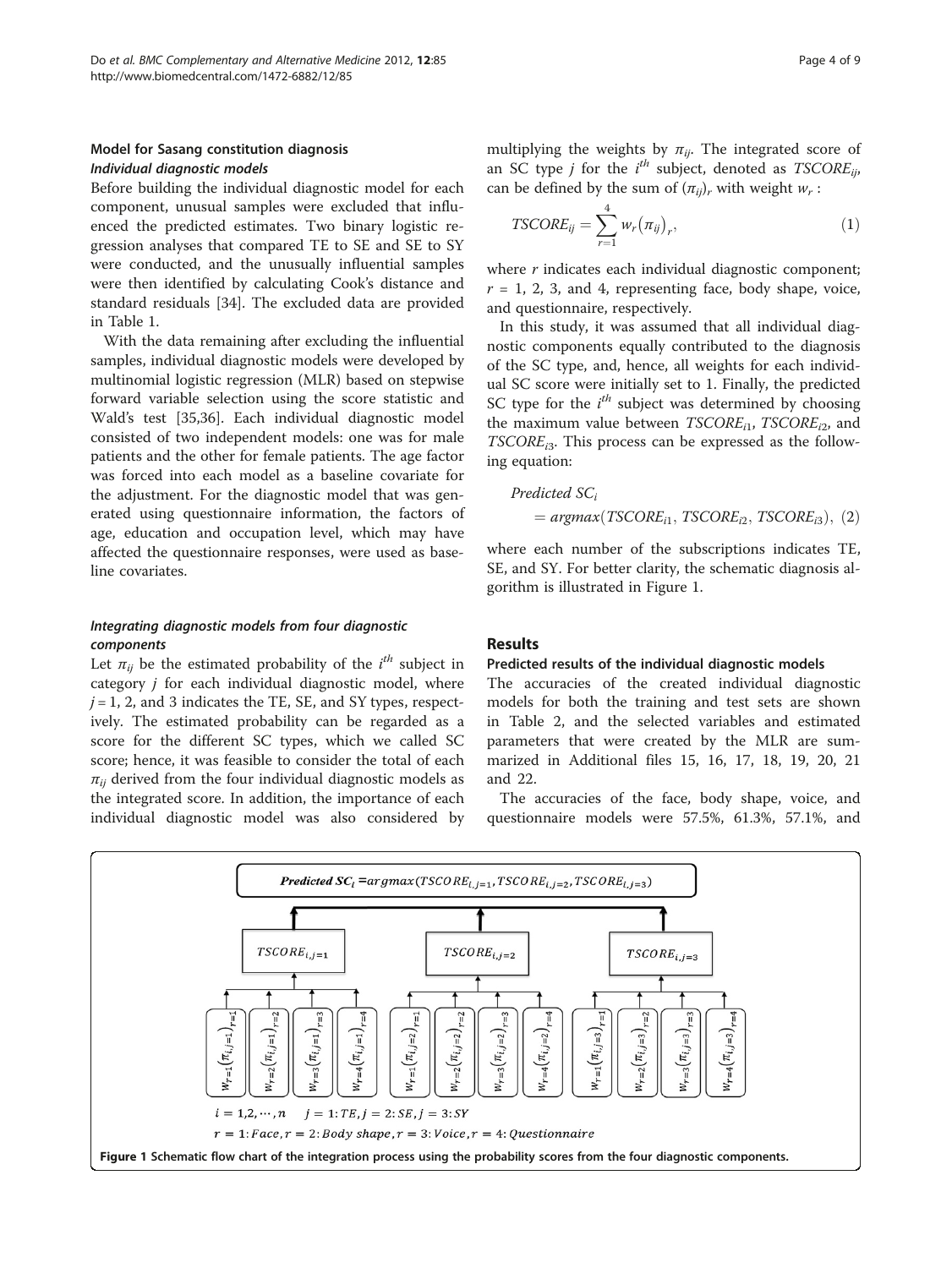|              |       |               | Male  |                      | Female |               |       |               |  |  |  |
|--------------|-------|---------------|-------|----------------------|--------|---------------|-------|---------------|--|--|--|
|              | Face  | Body<br>shape | Voice | <b>Ouestionnaire</b> | Face   | Body<br>shape | Voice | Questionnaire |  |  |  |
| Training Set | 57.5% | 61.3%         | 57.1% | 57.4%                | 55.6%  | 54.2%         | 46.1% | 53.8%         |  |  |  |
| Test Set     | 60.5% | 54.8%         | 39.9% | 57.7%                | 42.9%  | 60.2%         | 37.5% | 43.2%         |  |  |  |

<span id="page-4-0"></span>Table 2 Accuracy of the individual diagnostic models

57.4%, respectively, in the training set and were 60.5%, 54.8%, 39.9%, and 57.7%, respectively, in the test set for male patients. The accuracies of the face, body shape, voice, and questionnaire models were 55.6%, 54.2%, 46.1%, and 53.8%, respectively, in the training set and 42.9%, 60.2%, 37.5%, and 43.2%, respectively, in the test set for female patients.

The results indicate that the accuracies for male patients were higher than for female patients, except for the test results for body shape. In the diagnostic model for voice, the accuracy of the test set drastically decreased compared to that of the training set, which meant that the validity of the diagnostic model for voice was less than that of the other individual diagnostic models. In addition, the coefficient of determination  $R^2$  for the model for voice was relatively lower than the others (see Additional files [15](#page-7-0), [16](#page-7-0), [17, 18](#page-7-0), [19, 20, 21](#page-7-0) and [22](#page-7-0)).

## Predicted results of the integrated diagnostic model

The proposed integrated diagnostic model was tested with the lower weight for voice ( $w_3 = 0.5$ ), as well as with equal weights ( $w_r = 1$ ), to examine the effect of reducing the weight for voice due to its low validity. Both trials, wherein an equal or half weight was established for voice, are evaluated in Tables 3 and [4](#page-5-0), respectively.

Overall, the results of the integrated model were superior to those of the individual models. The accuracy of the integrated model with equal weights was 69.3% for

the training set and 61.4% for the test set in male patients and 63.5% for the training set and 52.2% for the test set in female patients. The accuracy of the integrated model, applying  $w_3 = 0.5$ , was 68.9% for the training set and 64.0% for the test set in male patients and 62.3% for the training set and 55.2% for the test set in female patients.

The result when applying  $w_3 = 0.5$  was more accurate than when applying  $w_3 = 1$  for the test set, whereas the accuracy of the model when applying  $w_3 = 0.5$  was lower than when applying  $w_3 = 1$  for the training set. This result indicated that the validity of the model when applying  $w_3 = 0.5$  was higher than when applying  $w_3 = 1$ . The sensitivity of the model was relatively high for TE but was comparatively low for SY male and SE female.

Figure [2](#page-5-0) depicts the accuracy of the integrated model according to the maximum value of the integrated SC scores,  $max(TSCORE_{i1}, TSCORE_{i2}, TSCORE_{i3})$ . Accuracy showed an increasing trend as the maximum value increased. To enhance the accuracy of the diagnostic model, a cut-off value was selected to diagnose only those subjects whose maximum value of integrated SC scores was higher than the cut-off value. If a cut-off value of 1.6 was chosen, for example, then the accuracies of the integrated model were 76.3% and 70.4% for male and female patients, respectively, in the training set  $(w_3 = 0.5)$  and 78.7% and 59.8% for male and female patients, respectively, in the test set ( $w_3 = 0.5$ ).

Table 3 Diagnostic results of the integrated diagnostic model with equal weights ( $w = 1$ )

|              | -        |           |           |                   |       | -     |             |          |           |                   |                |        |       |             |
|--------------|----------|-----------|-----------|-------------------|-------|-------|-------------|----------|-----------|-------------------|----------------|--------|-------|-------------|
|              |          |           |           |                   | Male  |       |             |          |           |                   |                | Female |       |             |
|              |          |           |           | Predicted SC type |       |       |             |          |           | Predicted SC type |                |        |       |             |
|              |          |           | <b>TE</b> | <b>SE</b>         | SY    | Total | Sensitivity |          |           | TE                | <b>SE</b>      | SY     | Total | Sensitivity |
| Training set | True     | <b>TE</b> | 87        | 2                 |       | 96    | 90.6%       | True     | TE.       | 125               | 2              | 43     | 170   | 73.5%       |
|              | SC       | SE        | 14        | 38                | 11    | 63    | 60.3%       | SC       | <b>SE</b> | 16                | 50             | 60     | 126   | 39.7%       |
|              | Type     | SY        | 29        | 11                | 42    | 82    | 51.2%       | type     | SY        | 36                | 21             | 135    | 192   | 70.3%       |
|              |          | Total     | 130       | 51                | 60    | 241   |             |          | Total     | 177               | 73             | 238    | 488   |             |
|              | Accuracy |           |           | 69.3%             |       |       | Accuracy    |          |           |                   | 63.5%          |        |       |             |
|              |          |           | TE        | <b>SE</b>         | SY    | Total | Sensitivity |          |           | TE                | <b>SE</b>      | SY     | Total | Sensitivity |
| Test set     | True     | <b>TE</b> | 47        | $\mathfrak{D}$    | 5     | 54    | 87.0%       | True     | <b>TE</b> | 55                | $\overline{4}$ | 35     | 94    | 58.5%       |
|              | SC       | SE        | 7         | 14                | 6     | 27    | 51.9%       | SC       | <b>SE</b> | 5                 | 27             | 39     | 71    | 38.0%       |
|              | Type     | SY        | 16        | 8                 | 9     | 33    | 27.3%       | type     | SY        | 23                | 5              | 39     | 67    | 58.2%       |
|              |          | Total     | 70        | 24                | 20    | 114   |             |          | Total     | 83                | 36             | 113    | 232   |             |
|              | Accuracy |           |           |                   | 61.4% |       |             | Accuracy |           | 52.2%             |                |        |       |             |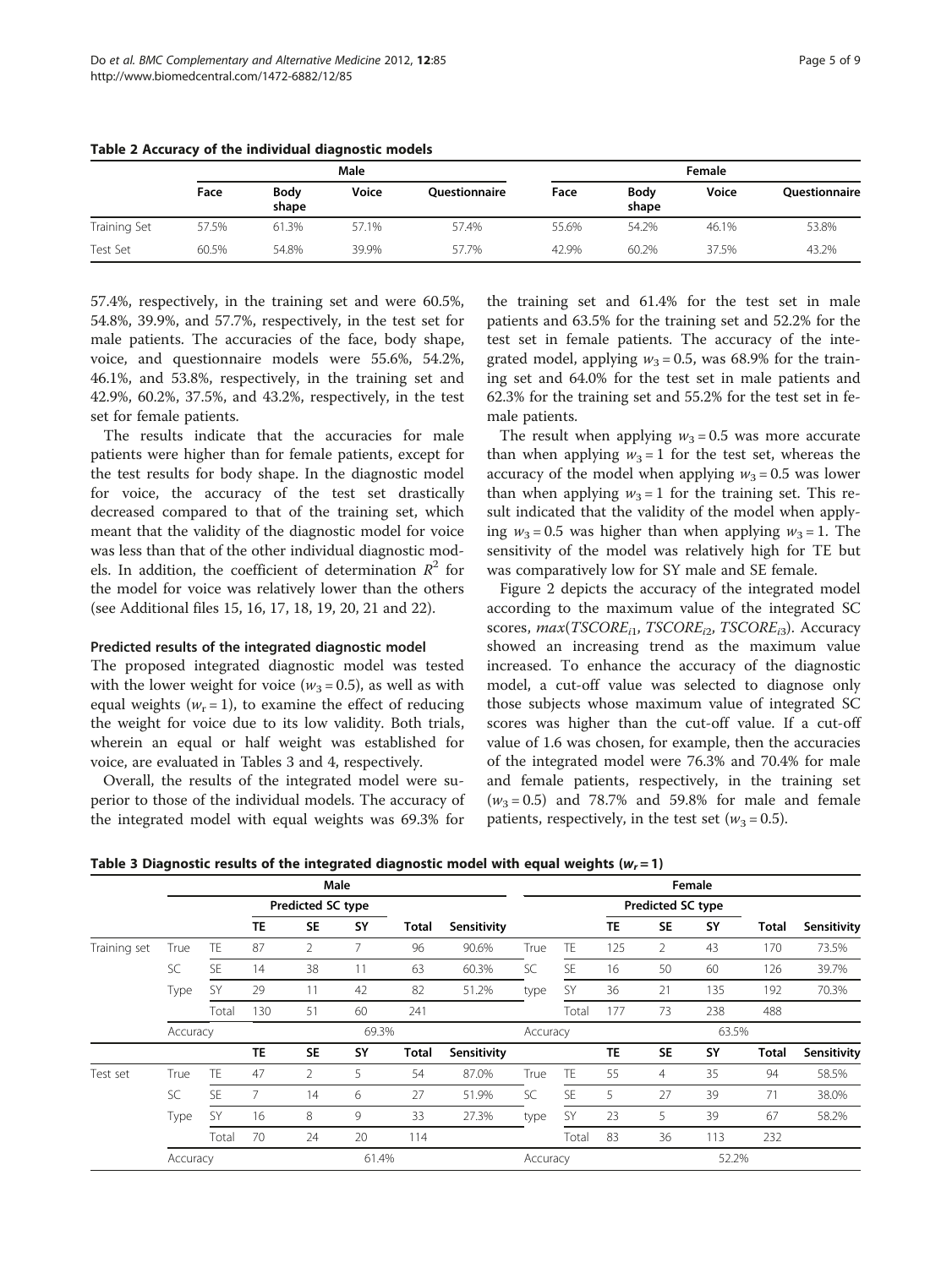|              | Male     |           |                |                   |                |              |             |                   | Female    |                          |                |       |       |             |  |  |  |
|--------------|----------|-----------|----------------|-------------------|----------------|--------------|-------------|-------------------|-----------|--------------------------|----------------|-------|-------|-------------|--|--|--|
|              |          |           |                |                   |                |              |             |                   |           |                          |                |       |       |             |  |  |  |
|              |          |           |                | Predicted SC type |                |              | Sensitivity |                   |           | <b>Predicted SC type</b> |                |       |       |             |  |  |  |
|              |          |           | TE             | <b>SE</b>         | <b>SY</b>      | Total        |             |                   |           | TE                       | <b>SE</b>      | SY    | Total | Sensitivity |  |  |  |
| Training set | True     | TE        | 85             | 3                 | 8              | 96           | 88.5%       | True              | <b>TE</b> | 122                      | 2              | 46    | 170   | 71.8%       |  |  |  |
|              | SC       | <b>SE</b> | 12             | 37                | 14             | 63           | 58.7%       | SC                | <b>SE</b> | 16                       | 51             | 59    | 126   | 40.5%       |  |  |  |
|              | Type     | SY        | 27             | 11                | 44             | 82           | 53.7%       | type              | SY        | 38                       | 23             | 131   | 192   | 68.2%       |  |  |  |
|              |          | Total     | 124            | 51                | 66             | 241          |             |                   | Total     | 176                      | 76             | 236   | 488   |             |  |  |  |
|              | Accuracy |           |                |                   | 68.9%          |              |             | Accuracy          |           |                          |                | 62.3% |       |             |  |  |  |
|              |          |           | <b>TE</b>      | <b>SE</b>         | SY             | <b>Total</b> | Sensitivity |                   |           | <b>TE</b>                | <b>SE</b>      | SY    | Total | Sensitivity |  |  |  |
| Test set     | True     | TE        | 47             | 3                 | $\overline{4}$ | 54           | 87.0%       | True              | TE        | 55                       | 5              | 34    | 94    | 58.5%       |  |  |  |
|              | SC       | <b>SE</b> | $\overline{7}$ | 14                | 6              | 27           | 51.9%       | SC                | <b>SE</b> | 3                        | 31             | 37    | 71    | 43.7%       |  |  |  |
|              | type     | SY        | 13             | 8                 | 12             | 33           | 36.4%       | type              | <b>SY</b> | 21                       | $\overline{4}$ | 42    | 67    | 62.7%       |  |  |  |
|              |          | Total     | 67             | 25                | 22             | 114          |             |                   | Total     | 79                       | 40             | 113   | 232   |             |  |  |  |
|              | Accuracy |           |                | 64.0%             |                |              |             | 55.2%<br>Accuracy |           |                          |                |       |       |             |  |  |  |

<span id="page-5-0"></span>Table 4 Diagnostic results of the integrated diagnostic model with the lower weight for voice ( $w_3$  = 0.5)

## Discussion & conclusion

In this study, attempts were made to design a diagnostic model that was as objective as possible based on an analysis of quantitative data from various Oriental medical clinics. We tried to extract common criteria for SC diagnosis from a great variety of data, including practitioners' varying points of view. Four individual diagnostic models for face, body shape, voice, and questionnaire information were obtained. Then, an integrated model was proposed that was inspired by SCM practitioners' holistic diagnostic processes, which provided more sufficient information and which could be a more desirable approach for SC diagnosis.

In the individual training set, the diagnostic accuracy for body shape in the group of male patients was as high as 61.3%. The accuracies for face and questionnaire responses were almost the same, whereas that of voice was slightly lower. In the group of female patients, the diagnostic accuracy for face was 55.6%, followed by body shape,

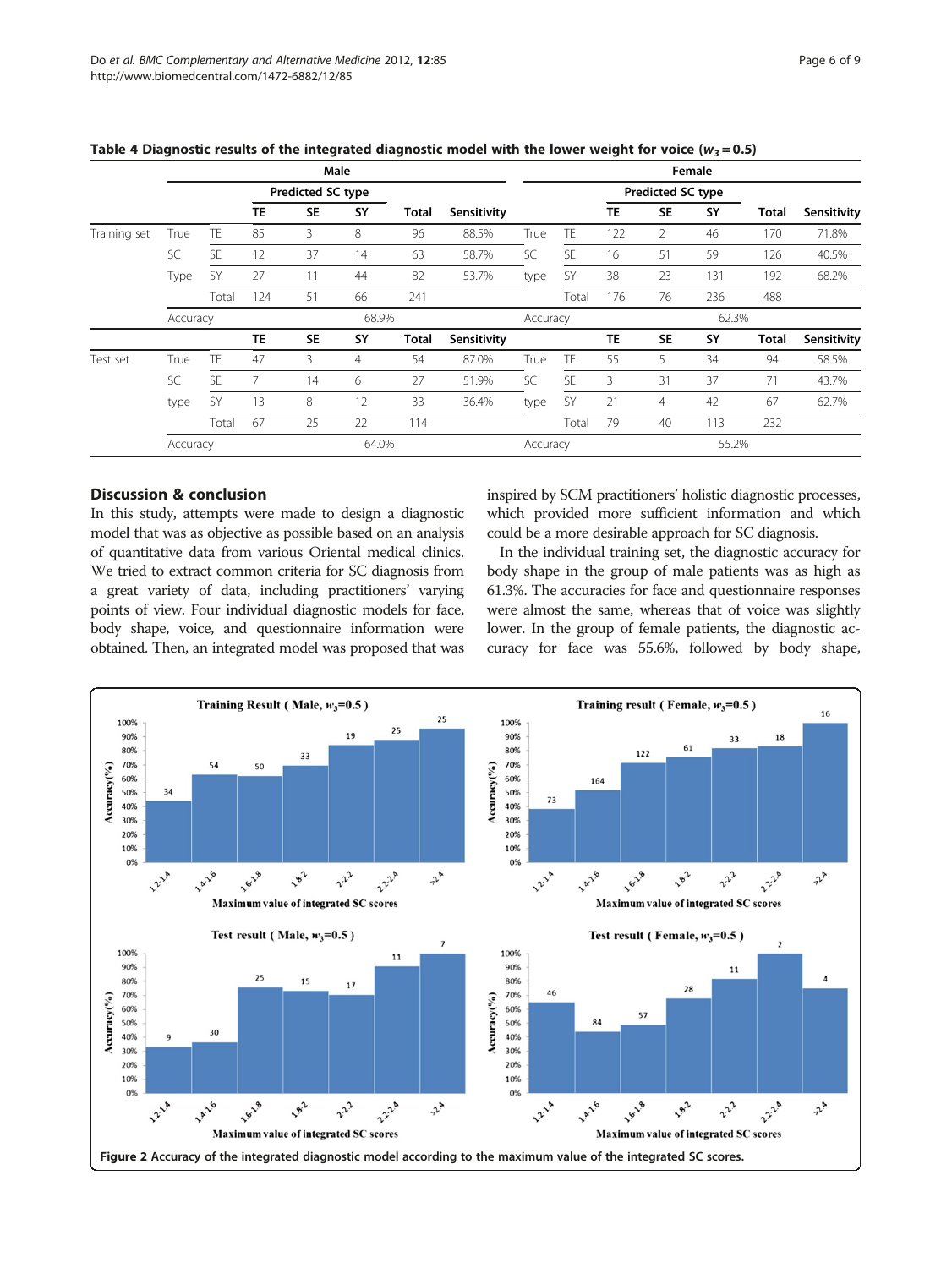<span id="page-6-0"></span>questionnaire, and voice, respectively, with almost an identical accuracy except for voice, as in the case of the male patients. The relatively low accuracy of the model for voice implies that it is difficult to find a stable diagnostic rule for voice. The individual diagnostic accuracies in the test set were slightly lower than those of the training set; however, the decrease in accuracy was within an acceptable range, except for the model for voice.

The diagnostic accuracies in the training set, after the four individual models had been integrated into a single model, improved to 69.3% and 63.5% in the male and female patient groups, respectively; however, when the model was applied to the test set, the accuracies decreased to 61.4% in the male patients and 52.2% in the female patients. The poor individual performance for voice was blamed, which led us to test an alternative integrated model by assigning a weight of half for voice. Although the new model showed almost the same diagnostic accuracy for the training set (68.9% in male patients and 62.3% in female patients), it clearly produced a greater accuracy in the test set (64.0% in male patients and 55.2% in female patients).

Although the resulting diagnostic power was not great, it was better than that of QSCCII [\[25](#page-7-0)], which is 51% and has been widely used for the diagnosis of SC type [[37](#page-8-0)]. It may be difficult to directly compare our new method to QSCCII because QSCCII was developed using only questionnaire information and was tested on limited data collected from a single site; however, an individual's response to qualitative questions on the four diagnostic components in the QSCCII could be subjective depending on his/her own point of view. It should be noted that the integrated model using quantitative data is superior in terms of validity and objectiveness.

A more desirable result was that a higher integrated SC score corresponded to a higher diagnostic accuracy, as shown in Figure [2.](#page-5-0) Using a cut-off value for the integrated SC score, such as 1.6, the accuracies increased by 14.7% in male patients and by 4.6% in female patients in the test set.

The insufficient diagnostic accuracies can be explained as follows. First, we collected data from 23 different sites, which incurred the possibility that the data might still contain too many practitioners' subjective opinions. This fact could have affected the SC diagnostic accuracy, although the characteristics of the practitioners and the subjects were kept very strict. Evidence of there being different opinions among practitioners can be found in other research [\[38,39\]](#page-8-0).

Second, some of the variables that were extracted from face, body shape, voice, and questionnaire responses did not show clear differences among the SC types (see Additional files 9, 10, 11, [12](#page-7-0), [13, 14](#page-7-0), [15](#page-7-0), [16, 17, 18](#page-7-0), [19](#page-7-0) and [20](#page-7-0)). This finding reveals that there still exists limitation to fully describing constitutional characteristics, as listed quantitatively in the SCM literature.

Third, because the Confucian culture of Korea has an influence on Korean women to modify their characteristics and their voices in talking, it is more difficult to obtain a diagnostic model in female patients than in male patients. The relatively low accuracies for questionnaire responses and voice partly explain this influence.

The proposed model was implemented in the form of a web-based prototype and is currently being tested in several clinics to get feedback from the practitioners. In the future, it will be necessary to collect more data on the TY type to complete the SC diagnostic model. Despite 2,973 samples being collected, only 1,075 samples were used, mainly due to a lack of featured extraction techniques and a lack of data quality control. It is necessary to develop an advanced technique for automatic feature extraction and to explore new feature variables for an improved diagnostic method. A different weighting method might be considered to properly reflect the importance of each diagnostic component. Furthermore, a future study may place emphasis on improving the performance for the groups which have poor diagnostic accuracies and sensitivities. At this point, we might need to analyze the typical subjects chosen by consensus from among SCM practitioners.

This study represents the first trial of integrating the objectification of SC diagnosis based on quantitative data and SCM practitioners' holistic diagnostic processes. Although the diagnostic accuracy was not great, it is noted that the proposed diagnostic model represents common rules among practitioners who have various points of view. Our results are expected to contribute as a desirable research guide for objective diagnosis in traditional medicine, as well as to contribute to the precise diagnosis of SC types in an objective manner in clinical practice.

## Additional files

questionnaire in SY male patients.

| <b>Additional file 1: Table S1.</b> Population characteristics of the<br>participants.                                                                  |
|---------------------------------------------------------------------------------------------------------------------------------------------------------|
| <b>Additional file 2: Figure S1.</b> Facial points used to calculated candidate<br>feature variables.                                                   |
| <b>Additional file 3: Table S2.</b> Feature variables expressing the facial<br>characteristics.                                                         |
| Additional file 4: Table S3. Measurement methods of eight<br>circumferences for body shape.                                                             |
| <b>Additional file 5: Table S4.</b> Description of vowel features.                                                                                      |
| <b>Additional file 6: Table S5.</b> Description of sentence features.                                                                                   |
| Additional file 7: Table S6. List of questions.                                                                                                         |
| Additional file 8: Table S7. The procedure of generating continuous<br>variables with the response categories of the questions in the<br>questionnaire. |
| Additional file 9: Table S8. Significant binary variables of the<br>questionnaire in TE male patients.                                                  |
| Additional file 10: Table S9. Significant binary variables of the<br>questionnaire in SE male patients.                                                 |
| Additional file 11: Table S10. Significant binary variables of the                                                                                      |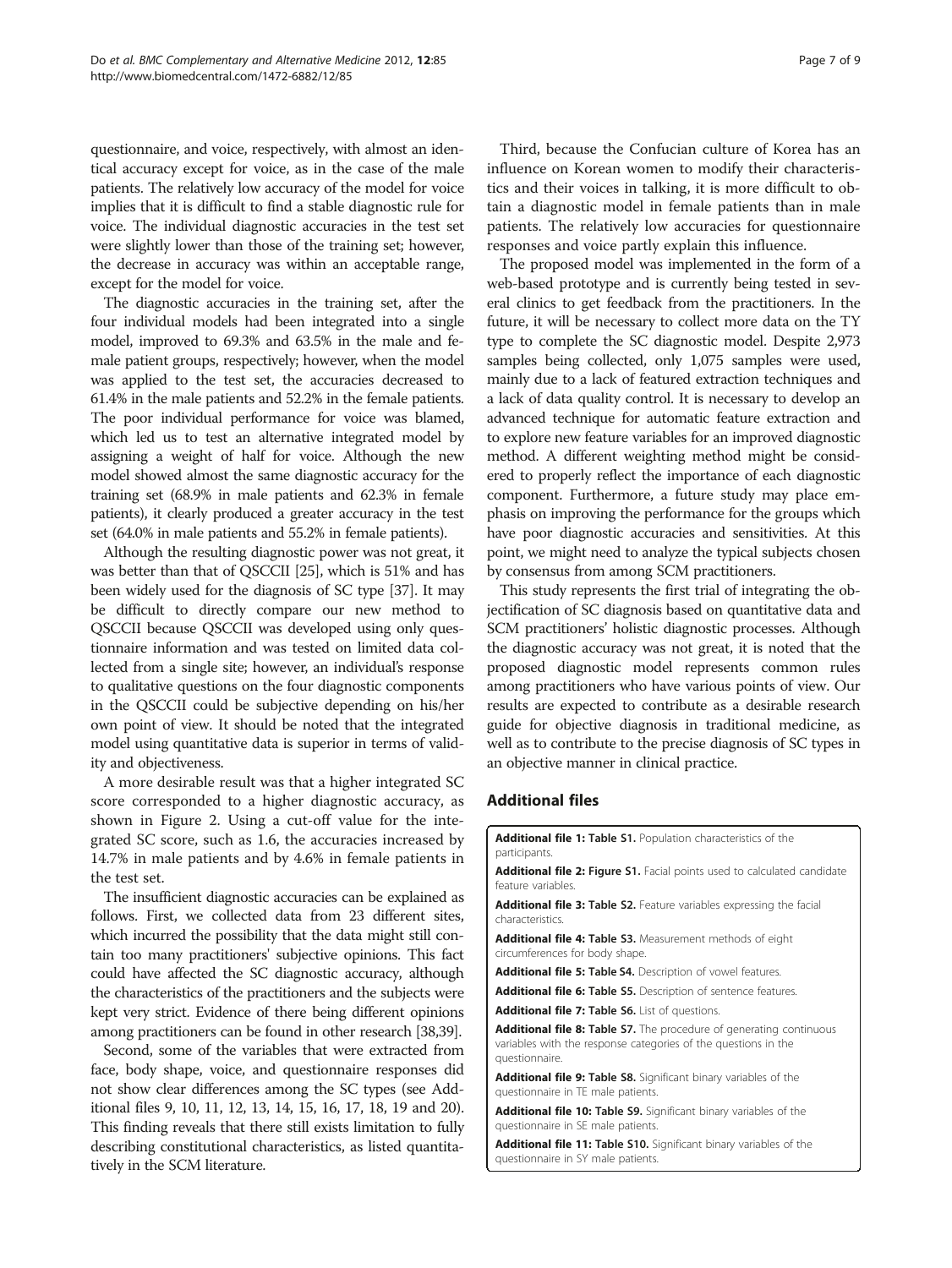<span id="page-7-0"></span>[Additional file 12:](http://www.biomedcentral.com/content/supplementary/1472-6882-12-85-S12.docx) Table S11. Significant binary variables of the questionnaire in TE female patients.

[Additional file 13:](http://www.biomedcentral.com/content/supplementary/1472-6882-12-85-S13.docx) Table S12. Significant binary variables of the questionnaire in SE female patients.

[Additional file 14:](http://www.biomedcentral.com/content/supplementary/1472-6882-12-85-S14.docx) Table S13. Significant binary variables of the questionnaire in SY female patients.

[Additional file 15:](http://www.biomedcentral.com/content/supplementary/1472-6882-12-85-S15.docx) Table S14. Selected variables and estimated parameters for face (male).

[Additional file 16:](http://www.biomedcentral.com/content/supplementary/1472-6882-12-85-S16.docx) Table S15. Selected variables and estimated parameters for face (female).

[Additional file 17:](http://www.biomedcentral.com/content/supplementary/1472-6882-12-85-S17.docx) Table S16. Selected variables and estimated parameters for body shape (male).

[Additional file 18:](http://www.biomedcentral.com/content/supplementary/1472-6882-12-85-S18.docx) Table S17. Selected variables and estimated parameters for body shape (female).

[Additional file 19:](http://www.biomedcentral.com/content/supplementary/1472-6882-12-85-S19.docx) Table S18. Selected variables and estimated parameters for voice (male).

[Additional file 20:](http://www.biomedcentral.com/content/supplementary/1472-6882-12-85-S20.docx) Table S19. Selected variables and estimated parameters for voice (female).

[Additional file 21:](http://www.biomedcentral.com/content/supplementary/1472-6882-12-85-S21.docx) Table S20. Selected variables and estimated parameters for questionnaire (male).

[Additional file 22:](http://www.biomedcentral.com/content/supplementary/1472-6882-12-85-S22.docx) Table S21. Selected variables and estimated parameters for questionnaire (female).

#### Abbreviations

BMI: Body mass index; KIOM: Korea Institute of Oriental Medicine; MLR: Multinomial logistic regression; SC: Sasang constitution; SCM: Sasang constitutional medicine; SE: So-Eum; SY: So-Yang; TE: Tae-Eum; TY: Tae-Yang; QSCC: Questionnaire for the Sasang constitution classification.

#### Competing interests

The authors hold and are currently applying for patents relating to the content of the manuscript.

#### Authors' contributions

JHD and EJ conceived the idea, designed the experiments, and interpreted the experimental results. BK, JSJ, and HK performed statistical analysis and interpretation of data. JYK designed the study and interpreted the experimental results. All authors contributed to manuscript preparations and approved the final manuscript.

#### Acknowledgement

This work was supported by the National Research Foundation of Korea (NRF) grant funded by the Korea government (MEST) (No.20110027738, 20110027739).

#### Author details

<sup>1</sup> Constitutional Medicine & Diagnosis Research Group, Medical Research Division, Korea Institute of Oriental Medicine, 1672 Yuseongdae-ro, Yuseong-gu, Daejeon 305-811, Republic of Korea. <sup>2</sup>Department of Information and Statistic, Chungnam National University, 79 Daehang-ro, Yuseong-gu, Daejeon 305-764, Republic of Korea.

#### Received: 18 January 2012 Accepted: 13 June 2012 Published: 4 July 2012

#### References

- 1. Song IB: An Introduction to Sasang Constitutional Medicine. Seoul: Jimoondang; 2005.
- Kim JY, Pham DD, Koh BH: Comparison of Sasang Constitutional Medicine, Traditional Chinese Medicine and Ayurveda. Evid Based Complement Alternat Med 2011, 2011:239659.
- Kim JY, Pham DD: Sasang Constitutional Medicine as a Holistic Tailored Medicine. Evid Based Complement Alternat Med 2009, 6(Suppl 1):11–19.
- 4. Eisenberg DM, Davis RB, Ettner SL, Appel S, Wilkey S, Rompay MV, Kessler RC: Trends in Alternative Medicine Use in the United States, 1990–1997: results of a follow-up national survey. JAMA 1998, 280(18):1569–1575.
- 5. MacLennan AH, Wilson DH, Taylor A: Prevalence and Cost of Alternative Medicine in Australia. Lancet 1996, 347(9001):569–573.
- 6. Ernst E: The Role of Complementary and Alternative Medicine. BMJ 2000, 321:1133–1135.
- 7. O'Brien KA, Abbas E, Zhang J, Guo ZX, Luo R, Bensoussan A, Komesaroff PA: Understanding the Reliability of Diagnostic Variables in a Chinese Medicine Examination. J Altern Complement Med 2009, 15(7):727–734.
- 8. Choi SM, Lee SH, Yoon YS, Kim JY: The Study of Data factors for SCIB (Sasang Constitution Information Bank). J Sasang Constitut Med 2005, 17(1):45–55.
- 9. Lee EJ, Sohn EH, Yoo JH, Kim JW, Kim KK, Kho BH, Song IB: The Study of Sasangin's Face. J Sasang Constitut Med 2005, 17(3):55–68.
- 10. Koo I, Kim JY, Kim MG, Kim KH: Feature Selection from a Facial Image for Distinction of Sasang Constitution. Evid Based Complement Alternat Med 2009, 6(Suppl 1):65–71.
- 11. Seok JH, Song JH, Kim HJ, Yoo JH, Kwak CK, Lee JH, Kho BH, Kim JW, Lee EJ: An Hardware Error Analysis of 3D Automatic Face Recognition Apparatus (3DAFRA): surface reconstruction. J Sasang Constitut Med 2007, 19(2):30–39.
- 12. Yun JH, Lee SK, Lee EJ, Koh BH, Song IB: Morphological Standardization Research of Head and Face on the 50's and 60's in Korean according to Sasang Constitution. J Sasang Constitut Med 2000, 12(2):123-131.
- 13. Pham DD, Do JH, Ku B, Lee HJ, Kim H, Kim JY: Body Mass Index and Facial Cues in Sasang Typology for Young and Elderly Persons. Evid Based Complement Alternat Med 2011, 2011:749209.
- 14. Huh MH, Song JM, Kim DL, Koh BH: A Study on the Morphological Diagramming of Four Constitutions. J Sasang Constitut Med 1992, 4(1):107–148.
- 15. Huh MH, Koh BH, Song IB: The Body Measuring Method to Classify Sasang Constitutions. J Sasang Constitut Med 2002, 14(1):51-66.
- 16. Kim JW, Yeo HR, Kim KK, Jeon SH, Lee MH, Lee YT: Study on the Characteristics of Body Shapes Classified by Sasang Constitution According to Age Groups. Kor J Orient Physiol Pathol 2007, 21(1):258–262.
- 17. Kim JW, Jeon SH, Sul YK, Kim KK, Lee EJ: A Study on the Body Shape Classified by Sasang Constitutions and Gender using Physical Measurements. J Sasang Constitut Med 2006, 18(1):54–61.
- 18. Shin M, Kim D: A Study on the Correlation between Sound Characteristics and Sasang Constitution by CSL. J Sasang Constitut Med 1999, 11(1):137–157.
- 19. Yang S, Kim D: A Study on the Correlation between Sound Spectrogram and Sasang Constitution. J Sasang Constitut Med 1996, 8(2):191–202.
- 20. Kim D, Park S, Gun G: An Objective Study of Sasang Constitution Diagnosis by Sound Analysis. J Sasang Constitut Med 1998, 10(1):65–80.
- 21. Kim DJ, Jung WK, Choi JW, Kim DR, Jeon JW: A Study on the Characteristics of the Adult Men Sound as by Sasang Constitution Analyzed with PSSC-2004. J Sasang Constitut Med 2005, 17(1):67–83.
- 22. Kim SH, Han DY, Youn JY, Kim DR, Jeon JW: A Study on the Characteristics of Korea Adult Women Sound as by Sasang Constitution Analysed with PSSC-2004. J Sasang Constitut Med 2005, 17(1):84–102.
- 23. Koh BH, Song IB: A study on the Method of Sasang Constitution Classification. J of Korean Oriental Medicine 1985, 8:146–150.
- 24. Kim SH, Kho BH, Song IB: A Validation Study of Questionnaire of Sasang Constitution Classification (QSCC). J Sasang Constitut Med 1993, 5(1):61–80.
- 25. Yoo JH, Kim JW, Kim KK, Kim JY, Koh BH, Lee EJ: Sasangin Diagnosis Questionnaire: Test of Reliability. J Altern Complement Med 2007, 13(1):111–122.
- 26. Song KH, Yu SG, Cha S, Kim JY: Association of the apolipoprotein A5 gene -1131T> C polymorphism with serum lipids in Korean subjects: Impact of Sasang constitution. Evid Based Complement Alternat Med 2012, 2012:598394.
- 27. Development of Diagnostic and Herbal Drug System based on Traditional Constitutional Korean Medicine. Korea: Institute of Oriental Medicine; 2007.
- 28. Hidden Markov Model Toolkit. <http://htk.eng.cam.ac.uk>.
- 29. Praat: doing phonetics by computer. [http://www.fon.hum.uva.nl/praat/.](http://www.fon.hum.uva.nl/praat/)
- 30. Weka. [http://www.cs.waikato.ac.nz/ml/weka/.](http://www.cs.waikato.ac.nz/ml/weka/)
- 31. Jang ES, Kim MG, Baek YW, Kim YJ, Kim JY: Influence of Cold and Heat Characteristics and Health State in Sasang Constitution Diagnosis. J Sasang Constitut Med 2009, 21(3):76–88.
- 32. Brys G, Hubert M, Rousseeuw PJ: A Robustification of Independent Component Analysis. J Chemometrics 2005, 19:364–375.